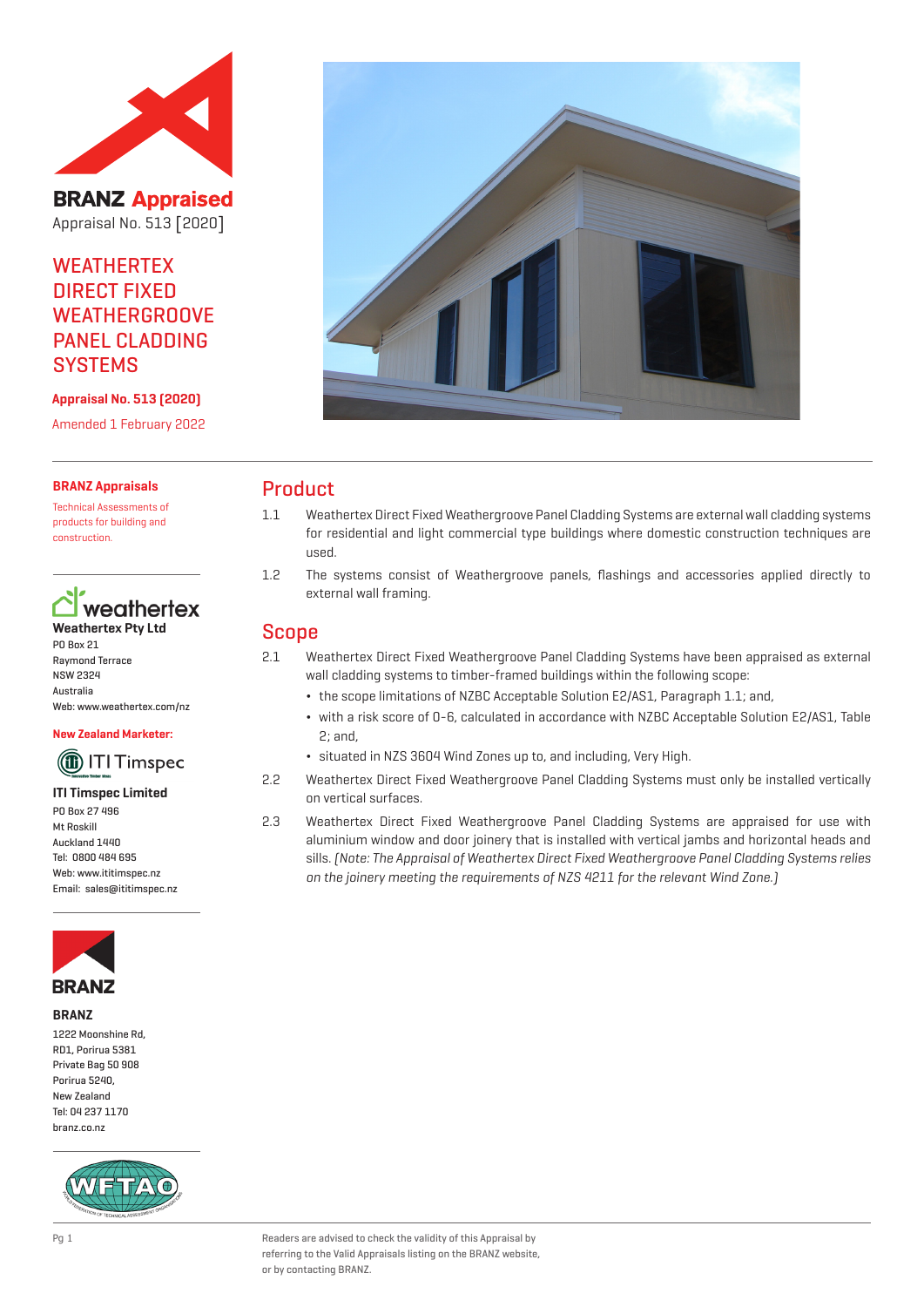

Appraisal No. 513 [2020]

**BRANZ Appraised** 



# Building Regulations

## **New Zealand Building Code (NZBC)**

3.1 In the opinion of BRANZ, Weathertex Direct Fixed Weathergroove Panel Cladding Systems, if designed, used, installed and maintained in accordance with the statements and conditions of this Appraisal, will meet the following provisions of the NZBC:

**Clause B1 STRUCTURE:** Performance B1.3.1, B1.3.2 and B1.3.4. Weathertex Direct Fixed Weathergroove Panel Cladding Systems meet the requirement for loads arising from self-weight, earthquake, wind, impact and creep [i.e. B1.3.3 (a), (f), (h), (j) and (q)]. See Paragraphs 10.1-10.4.

**Clause B2 DURABILITY:** Performance B2.3.1 (b) 15 years, B2.3.1 (c) 5 years and B2.3.2. Weathertex Direct Fixed Weathergroove Panel Cladding Systems meet these requirements. See Paragraphs 11.1-11.3.

**Clause E2 EXTERNAL MOISTURE:** Performance E2.3.2. Weathertex Direct Fixed Weathergroove Panel Cladding Systems meet this requirement. See Paragraphs 15.1-15.3.

**Clause F2 HAZARDOUS BUILDING MATERIALS:** Performance F2.3.1. Weathertex Direct Fixed Weathergroove Panel Cladding Systems meet this requirement.

# Technical Specification

4.1 System components and accessories supplied by Weathertex Pty Ltd are as follows:

### **Weathertex Weathergroove Panels**

- ¬ Weathertex Weathergroove panels are 9.5 mm thick panels manufactured from exterior-grade wood fibre-based (hardboard) panels. The wood fibres are obtained from selected Australian hardwoods. The fibres are pre-treated with steam under pressure and are then bonded together, using natural lignin present in the fibres. The panels contain a waterproofing agent to minimise moisture absorption. Weathergroove panels are produced with a smooth or textured (Ruff-Sawn and Woodsman) front face. The long edges are rebated to accept the Weathergroove joiner or to form a shadow line. Panels are available either as flat or with vertical rebates at 75, 150, 300, 600 or 1,200 mm centres or at 'random' spacing (Fusion). Refer to Table 1 for availability of panel sizes, profiles and surface finishes.
- ¬ Weathergroove panels are available either pre-primed on all six sides or uncoated (Natural).

## **Table 1: Weathergroove Panel Sizes and Profiles/Finishes**

| <b>Series</b> | Dimensions [mm]      | Pre-primed |                  |          | Natural |
|---------------|----------------------|------------|------------------|----------|---------|
|               |                      | Smooth     | <b>Ruff Sawn</b> | Woodsman |         |
| 75            | $3,660 \times 1,196$ |            |                  |          |         |
| 150           | $3,660 \times 1,196$ |            |                  |          |         |
|               | 2,745 x 1,196        |            |                  |          |         |
|               | 2,440 x 1,196        |            |                  |          |         |
| 300           | $3,660 \times 1,196$ |            |                  |          |         |
|               | 2,745 x 1,196        |            |                  |          |         |
| 600           | $3,660 \times 1,196$ |            |                  |          |         |
| 1,200         | $3,660 \times 1,196$ |            |                  |          |         |
|               | 2,745 x 1,196        |            |                  |          |         |
| Fusion        | $3.660 \times 1.196$ |            |                  |          |         |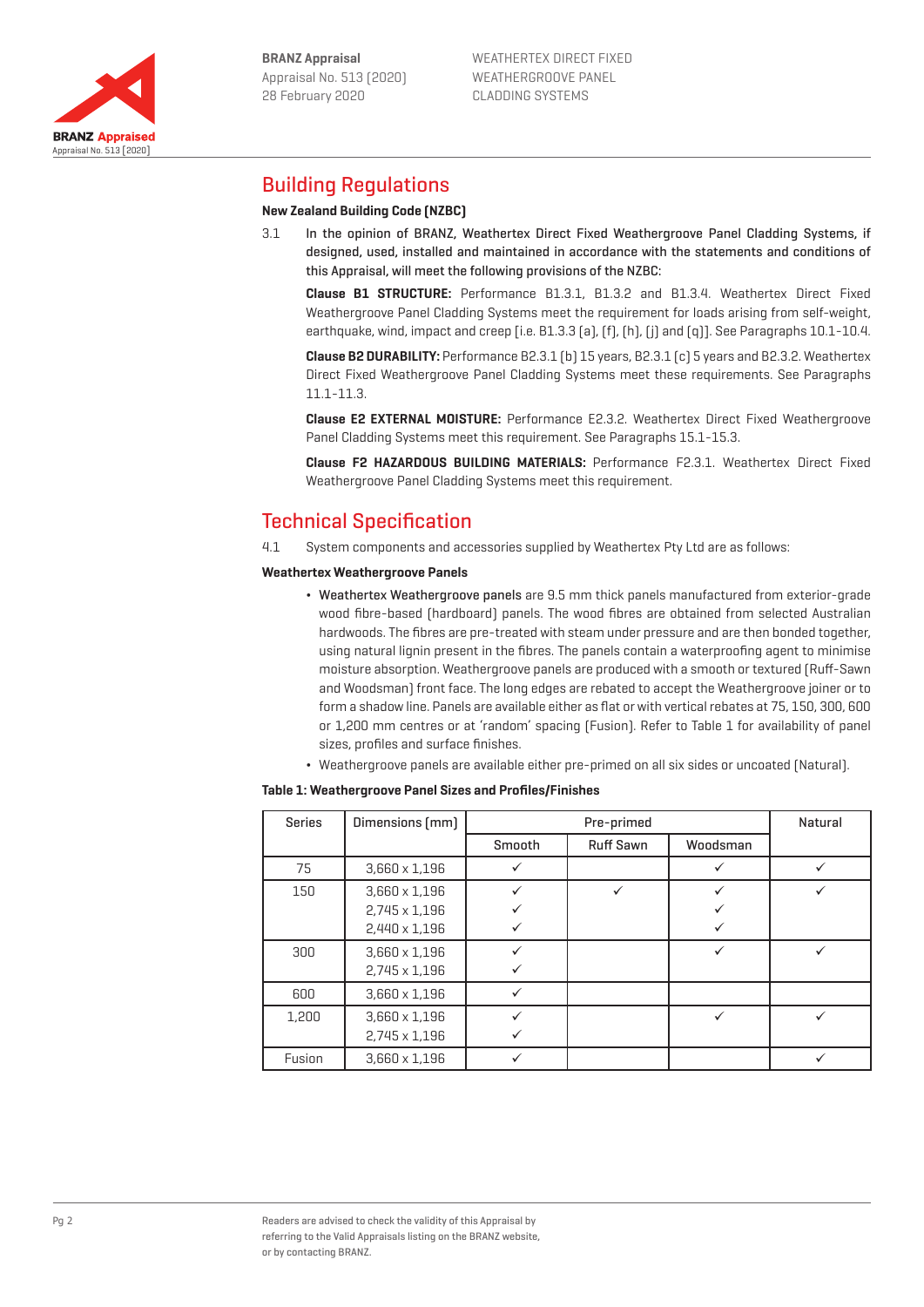

#### **Accessories**

- ¬ Corner Plugs small and large corner plugs for Traditional Large and Small Aluminium Corner.
- ¬ Large Cavity Closer folded coil-coated steel closer, 20 mm wide x 1,830 mm long.
- ¬ Aluminium Corners Internal LF Corner (Small), External LF Corner (Small), Internal 'W' Corner (Small), External Box Corner (Small). Supplied in 3,660 mm lengths.
- ¬ Aluminium Stop Ends small aluminium stop-ends supplied in 3,660 mm lengths.
- Aluminium Z flashing supplied in 3,660 mm lengths.
- ¬ Small Aluminium Z Flashing h-profile, 74 mm high and 10 mm deep. Supplied in a length of 3,670 mm.
- 4.2 Accessories used with the Weathertex Direct Fixed Weathergroove Panel Cladding Systems which are supplied by the building contractor are:

#### **Panel Fixings**

¬ Weathergroove panel fixings (timber frame) – ND50 Bradnail 50 x 2 mm stainless steel brads or 45 mm x 8 g 10 t-p-i countersunk head Class 4 or stainless steel screws.

#### **Ancillary Items**

- ¬ Flexible wall underlay building paper complying with NZBC Acceptable Solution E2/AS1 Table 23, or breather-type membranes covered by a valid BRANZ Appraisal for use as wall underlays.
- ¬ Rigid wall underlay plywood or fibre cement panel complying with NZBC Acceptable Solution E2/AS1 Table 23, or a rigid sheathing covered by a valid BRANZ Appraisal for use as a rigid air barrier system.
- ¬ Flexible sill and jamb flashing tape flexible flashing tapes complying with NZBC Acceptable Solution E2/AS1 Paragraph 4.3.11, or flexible flashing tapes covered by a valid BRANZ Appraisal for use around window and door joinery openings.
- ¬ Timber corner mouldings and cover battens timber treated to Hazard Class H3.1, pre-primed before installation.
- ¬ Back flashings folded from aluminium or galvanised steel. Refer to NZS 3604, Section 4 and NZBC Acceptable Solution E2/AS1, Table 20 for durability requirements.
- ¬ Window and door trim cavity air seal air seals complying with NZBC Acceptable Solution E2/AS1 Paragraph 9.1.6, or self-expanding, moisture-cure polyurethane foam air seals covered by a valid BRANZ Appraisal suitable for use around window, door and other wall penetration openings.
- ¬ Joinery head flashings as supplied by the joinery manufacturer or contractor.
- ¬ Horizontal joint flashing alternative aluminium or galvanised steel 'Z' section. Refer to NZS 3604, Section 4 and NZBC Acceptable Solution E2/AS1, Table 20 for durability requirements.
- ¬ Flexible sealant sealant complying with NZBC Acceptable Solution E2/AS1, or sealant covered by a valid BRANZ Appraisal for use as a weather sealing sealant for exterior use.
- ¬ Joint Seal Tape Inseal® 3109/Butyl Tape.

#### **Paint System Specification**

- 4.3 All exposed faces, including top edges at sills and all bottom edges of Weathertex Weathergroove panels must be finished with at least two coats of an exterior grade latex acrylic or exterior solventbased (enamel) paint within 60 days of fixing. Paint systems are not supplied by Weathertex Pty Ltd and have not been assessed by BRANZ, and are therefore outside the scope of this Appraisal.
- 4.4 Latex acrylic exterior paint systems must comply with any of Parts 7, 8, 9 or 10 of AS 3730. Allow the recommended drying time between coats and temperature limitations for application. For solvent-based finishes, one coat of solvent-based undercoat must be applied directly over the primed panel surface. Allow to dry for a minimum of 24 hours. Finish with two coats of gloss or semi-gloss exterior solvent-based paint.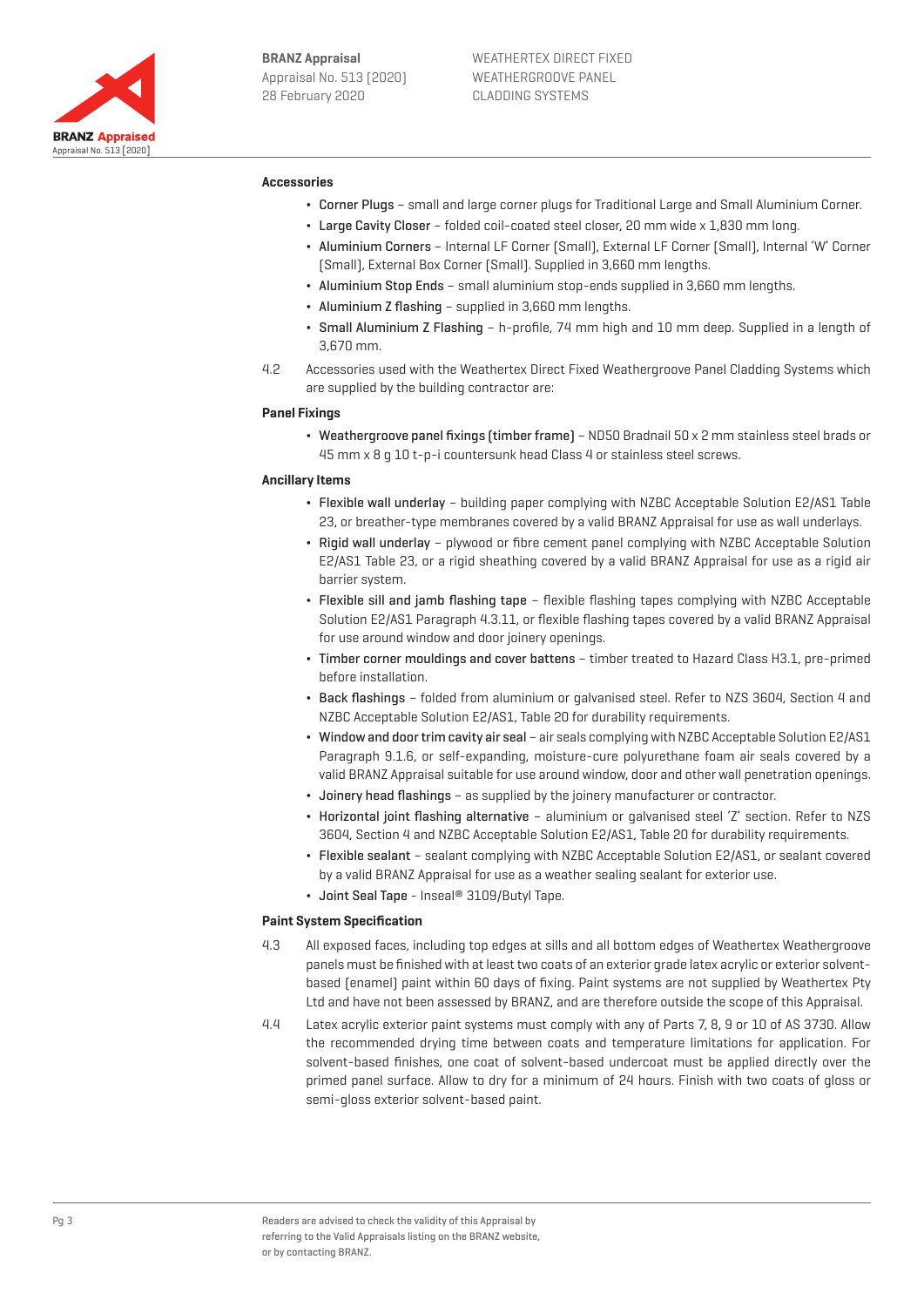

### **Finishing System Specification - Stain**

4.5 Where a stain finish is specified, all exposed faces, including top edges at sills and all bottom edges of Weathergroove Natural panels must be finished with at least two coats of an exterior grade, water-based stain. The stain must be recommended for use as a wall cladding stain by the manufacturer and must be applied in accordance with their instructions. Proprietary stains have not been assessed and are therefore outside the scope of this Appraisal. [Note: Weathergroove Natural panels can also be left uncoated or unstained to 'grey-off' over time.]

#### **Finishing Systems - Light Reflective Value**

4.6 It is recommended that finishes have a Light Reflective Value (LRV) of greater than 40%.

# Handling and Storage

- 5.1 Handling and storage of all materials supplied by Weathertex Pty Ltd or the building contractor, whether on-site or off-site, is under the control of the building contractor. Weathertex Weathergroove panels must be stacked flat, off the ground and supported on timber bearers at maximum 600 mm centres. They must be kept dry at all times either by storing under cover or providing waterproof covers to the stack. Care must be taken to avoid damage to edges, ends and the primed surfaces. Weathergroove panels must always be carried on edge.
- 5.2 Accessories must be stored so they are kept clean, dry and undamaged. All accessories must be used within the maximum storage period recommended by the manufacturer.

# Technical Literature

6.1 Refer to the Appraisals listing on the BRANZ website for details of the current Technical Literature for Weathertex Direct Fixed Weathergroove Panel Cladding Systems. The Technical Literature must be read in conjunction with this Appraisal. All aspects of design, use, installation and maintenance contained in the Technical Literature and within the scope of this Appraisal must be followed.

# Design Information

## Framing

## **Timber Framing**

- 7.1 Timber wall framing behind Weathertex Direct Fixed Weathergroove Panel Cladding Systems must be treated as required by NZBC Acceptable Solution B2/AS1.
- 7.2 Timber framing must comply with NZS 3604 for buildings or parts of buildings within the scope limitations of NZS 3604. Buildings or parts of buildings outside the scope of NZS 3604 must be to a specific design in accordance with NZS 3603 and AS/NZS 1170. Where specific design is required, the framing must be of at least equivalent stiffness to the framing provisions of NZS 3604. In all cases studs must be at maximum 600 mm centres for buildings located in NZS 3604 Wind Zones up to, and including, High. For buildings located in NZS 3604 Wind Zone Very High, studs must be at maximum 450 mm centres. Dwangs must be fitted flush between the studs at maximum 800 mm centres.
- 7.3 Timber wall framing behind where panels are joined on-stud must be nominal 50 mm thickness (i.e. 45 mm minimum finished thickness).
- 7.4 Timber framing must have a maximum moisture content of 24% at the time of the cladding application. (Note: If Weathertex Weathergroove panels are fixed to framing with a moisture content of greater than 24% problems may occur at a later date due to excessive timber shrinkage.)
- 7.5 Timber wall framing must have a maximum moisture content of 18% before the Weathergroove panels are finished.

#### **Weathergroove Panel Set Out**

7.6 Weathertex Weathergroove panels must be installed vertically. Vertical panel joints may be formed on or off stud. Horizontal and vertical panel edges must be supported at fixing locations. At the base of the wall, the panels must hang 50 mm below the supporting framing.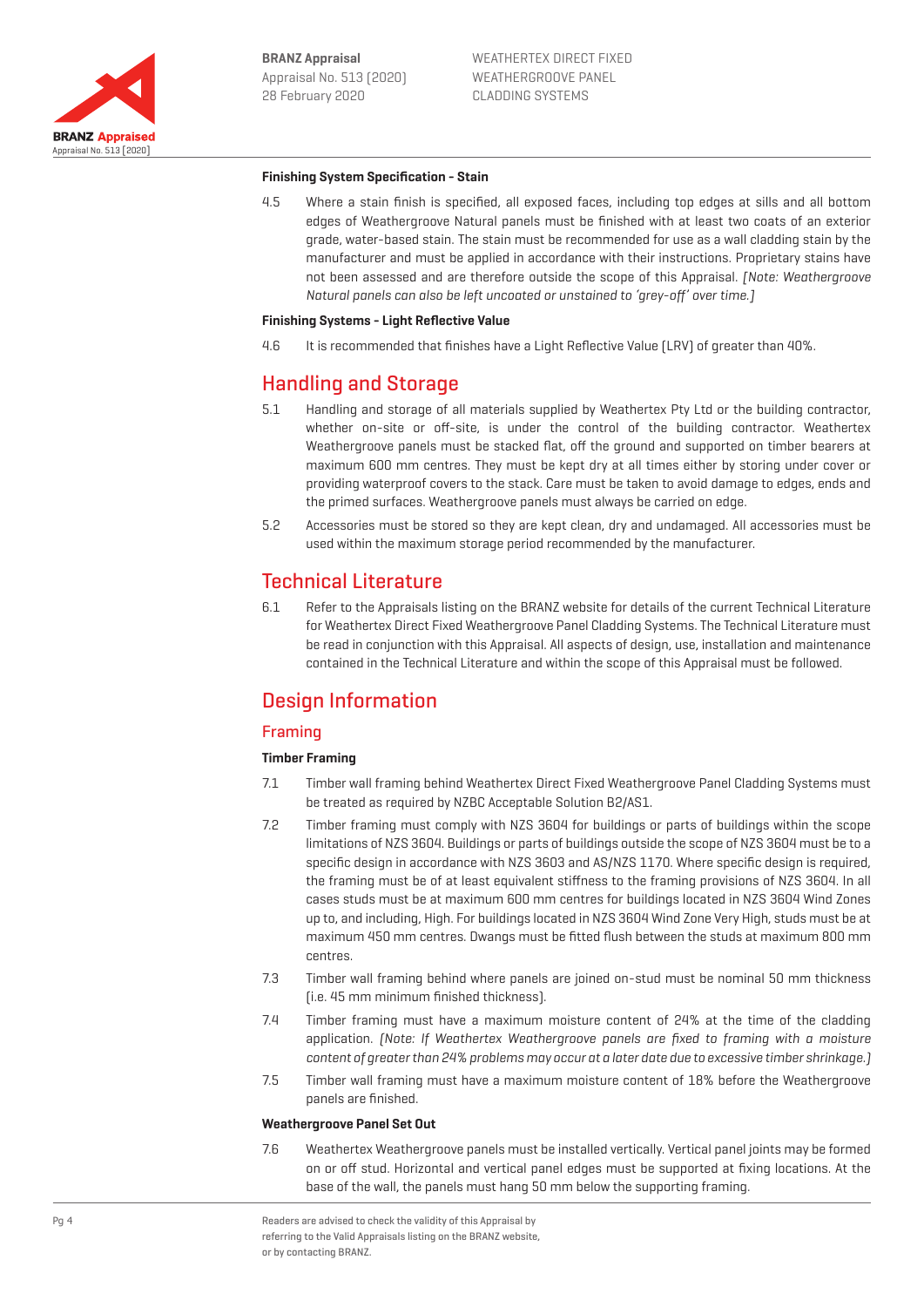

## General

- 8.1 The ground clearance to finished floor levels as set out in NZS 3604 must be adhered to at all times. At ground level paved surfaces, such as footpaths, must be kept clear of the bottom edge of the cladding system by a minimum of 100 mm, and unpaved surfaces by 175 mm in accordance with the requirements of NZBC Acceptable Solution E2/AS1, Table 18.
- 8.2 At roof/wall junctions, the bottom edge of Weathergroove Panels must be kept above the top surface of any adjacent roof flashing by a minimum of 70 mm. (Note: This clearance is a requirement of Weathertex Pty Ltd and exceeds the minimum clearance specified in NZBC Acceptable Solution E2/AS1, Paragraph 9.1.3).
- 8.3 All external walls of buildings must have barriers to airflow in the form of interior linings with all joints stopped for Wind Zones up to, and including, Very High. Unlined gables and walls must incorporate a rigid sheathing or an air barrier which meets the requirements of NZBC Acceptable Solution E2/AS1, Table 23. For attached garages, wall underlays must be selected in accordance with NZBC Acceptable Solution E2/AS1, Paragraph 9.1.3.4. Where rigid underlays are used, the fixing lengths must be increased by a minimum of the thickness of the underlay.
- 8.4 Where the system abuts other cladding systems, designers must detail the junction to meet their own requirements and the performance requirements of the NZBC. Details not included within the Technical Literature have not been assessed and are outside the scope of this Appraisal.

## Horizontal and Vertical Joints

9.1 Horizontal and vertical joints must be constructed in accordance with the Technical Literature. (Note: Horizontal and vertical joints must be located over structural supports. The design of vertical joints where the system abuts different cladding types is outside the scope of this Appraisal and is the responsibility of the designer – see Paragraph 8.4.)

## **Structure**

### **Mass**

10.1 The mass of Weathertex Direct Fixed Weathergroove Panel Cladding Systems is approximately 10.4 kg/m<sup>2</sup> at equilibrium moisture content. The systems are therefore considered lightweight cladding in terms of NZS 3604.

## **Impact Resistance**

10.2 Weathertex Direct Fixed Weathergroove Panel Cladding Systems have good resistance to impact loads likely to be encountered in normal residential use. The likelihood of impact damage to the system when used in light commercial situations should be considered at the design stage, and appropriate protection such as the installation of bollards and barriers should be considered for vulnerable areas.

#### **Wind Zones**

10.3 Weathertex Direct Fixed Weathergroove Panel Cladding Systems are suitable for use in all Wind Zones of NZS 3604 up to, and including, Very High.

#### **Weathertex Weathergroove Panel Fixings**

10.4 Refer to Table 2 below for the specific fixing requirements for Weathertex Weathergroove panels.

#### **Table 2: Framing and Fixing Requirements for Weathergroove panels**

| On-Stud or Off-Stud Joints - Building located in NZS 3604 Wind Zones up to, and including Very High -<br>Studs at maximum 600 mm centres and dwangs at maximum 800 mm centres |                                                |                                              |  |  |  |
|-------------------------------------------------------------------------------------------------------------------------------------------------------------------------------|------------------------------------------------|----------------------------------------------|--|--|--|
| <b>Fixing Centres to</b><br>Panel Perimeter                                                                                                                                   | <b>Fixing Centres to</b><br>Intermediate Studs | <b>Fixing Centres to</b><br>Dwangs at Joints |  |  |  |
| $150 \text{ mm}$                                                                                                                                                              | 300 mm                                         | $300 \text{ mm}$                             |  |  |  |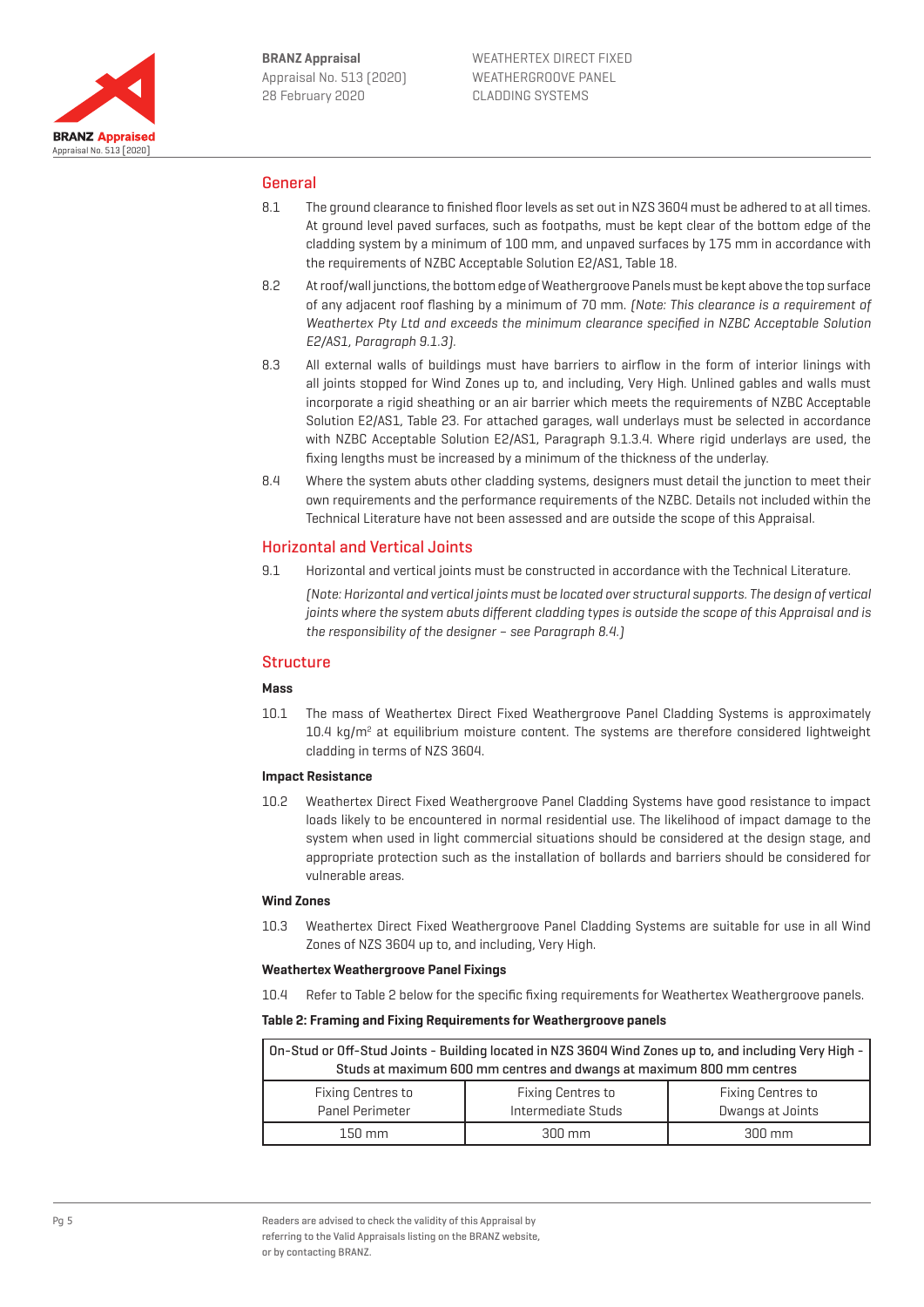

# **Durability**

11.1 Weathertex Direct Fixed Weathergroove Panel Cladding Systems meet the performance requirements of NZBC Clause B2.3.1 (b) 15 years for the Weathertex Weathergroove panels and flashings, and the performance requirements of NZBC Clause B2.3.1 (c) 5 years for the exterior finish system.

## **Serviceable Life - Paint Finish**

11.2 Weathertex Direct Fixed Weathergroove Panel Cladding Systems installations are expected to have a serviceable life of at least 20 years, provided the system is maintained in accordance with this Appraisal, and the Weathertex Weathergroove panels and fixings are continuously protected by a weathertight coating and remain dry in service. Weathertex Direct Fixed Weathergroove Panel Cladding Systems must be painted within 60 days of fixing.

### **Serviceable Life - Stain or Natural Finish**

- 11.3 Weathertex Natural Weathergroove panels may be left uncoated or be finished with a stain coating. They are expected to have a serviceable life of at least 15 years. The product without a stain finish will grey-off over time. The weathering may not be uniform and depends on the weather exposure and the design of shading (e.g. eaves overhangs, porches and the like). Some black spots (carbon) may appear over time which are a result of the timber species and manufacturing process.
- 11.4 Microclimatic conditions, including geothermal hot spots, industrial contamination and corrosive atmospheres, and contamination from agricultural chemicals or fertilisers can convert mildly corrosive atmosphere into aggressive environments for fasteners. The fixing of Weathertex panels and accessories in areas subject to microclimatic conditions requires specific design in accordance with NZS 3604 Paragraph 4.2.4, and is outside the scope of this Appraisal.

## **Maintenance**

- 12.1 Regular maintenance is essential to ensure the performance requirements of the NZBC are continually met and to ensure the maximum serviceability of the system.
- 12.2 Regular cleaning (at least annually) of the finish coating is required to remove grime, dirt and organic growth and to maximise the life and appearance of the coating. Grime may be removed by brushing with a soft brush, warm water and detergent. Finish systems must be re-coated at approximately 5–8 yearly intervals in accordance with the finish manufacturer's instructions.
- 12.3 Annual inspections must be made to ensure that all aspects of the cladding system, including the finish system, flashings and any sealed joints remain in a weatherproof condition. Any damaged areas or areas showing signs of deterioration which would allow water ingress must be repaired immediately. Sealant and finishes must be repaired in accordance with the relevant manufacturer's instructions.
- 12.4 Minimum ground clearances as set out in this Appraisal and the Technical Literature must be maintained at all times during the life of the system. (Note: Failure to adhere to the minimum ground clearances given in this Appraisal and the Technical Literature will adversely affect the long term durability of Weathertex Direct Fixed Weathergroove Panel Cladding Systems.)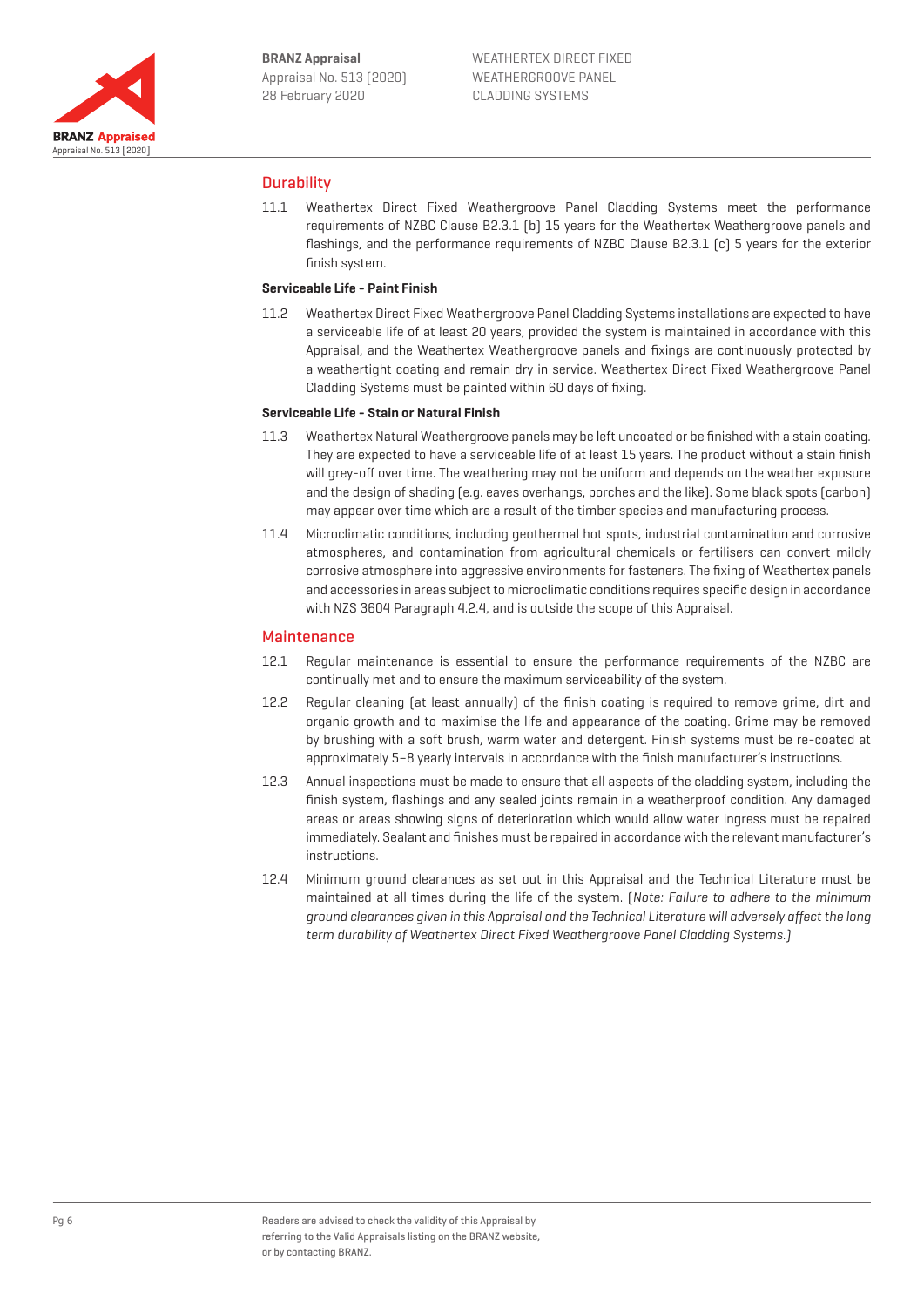

# Control of External Fire Spread

### **Vertical Fire Spread**

13.1 This Appraisal only covers buildings 10 m or less in height. NZBC Functional Requirement C3.2 identifies that external vertical fire spread to upper floors only needs to be considered for buildings with a building height greater than 10 m. Control of external vertical fire spread is therefore outside the scope of this Appraisal.

#### **Horizontal Fire Spread**

- 13.2 Weathertex Direct Fixed Weathergroove Panel Cladding Systems have not been assessed for a peak heat release or total heat released rating and therefore cannot be used within 1 m of the relevant boundary or Risk Group SI Buildings.
- 13.3 Refer to NZBC Acceptable Solutions C/AS1 and C/AS2, and Verification Method C/VM2 for fire resistance rating and control of external fire spread requirements for external walls.

### Prevention of Fire Occurring

14.1 Separation or protection must be provided to Weathertex Direct Fixed Weathergroove Panel Cladding Systems from heat sources such as fireplaces, heating appliances, flues and chimneys. Part 7 of NZBC Verification Method C/VM1 and Acceptable Solution C/AS1, and NZBC Acceptable Solution C/AS2 provide methods for separation and protection of combustible materials from heat sources.

### External Moisture

- 15.1 Weathertex Direct Fixed Weathergroove Panel Cladding Systems, when installed in accordance with this Appraisal and the Technical Literature, will prevent the penetration of moisture that could cause undue dampness or damage to building elements.
- 15.2 Weathertex Direct Fixed Weathergroove Panel Cladding Systems allows excess moisture present at the completion of construction to be dissipated without permanent damage to building elements to meet code compliance with NZBC Clause E2.3.6.
- 15.3 The details given in the Technical Literature for weather sealing are based on the principle of having a first and second line of defence against moisture entry for all joints, penetrations and junctions. The ingress of moisture must be excluded by detailing joinery and wall interfaces as shown in the Technical Literature. Weathertightness details that are developed by the designer are outside the scope of this Appraisal and are the responsibility of the designer for compliance with the NZBC.

## External Moisture

#### **Water Vapour**

16.1 Weathertex Direct Fixed Weathergroove Panel Cladding Systems are not a barrier to the passage of water vapour, and when installed in accordance with this Appraisal, will not create a risk of moisture damage resulting from condensation.

# Installation Information

## Installation Skill Level Requirements

17.1 All design and building work must be carried out in accordance with the Weathertex Direct Fixed Weathergroove Panel Cladding Systems Technical Literature and this Appraisal by competent and experienced tradespersons conversant with the Weathertex Direct Fixed Weathergroove Panel Cladding Systems. Where the work involves Restricted Building Work (RBW), this must be completed by, or under the supervision of, a Licensed Building Practitioner (LBP) with the relevant License class.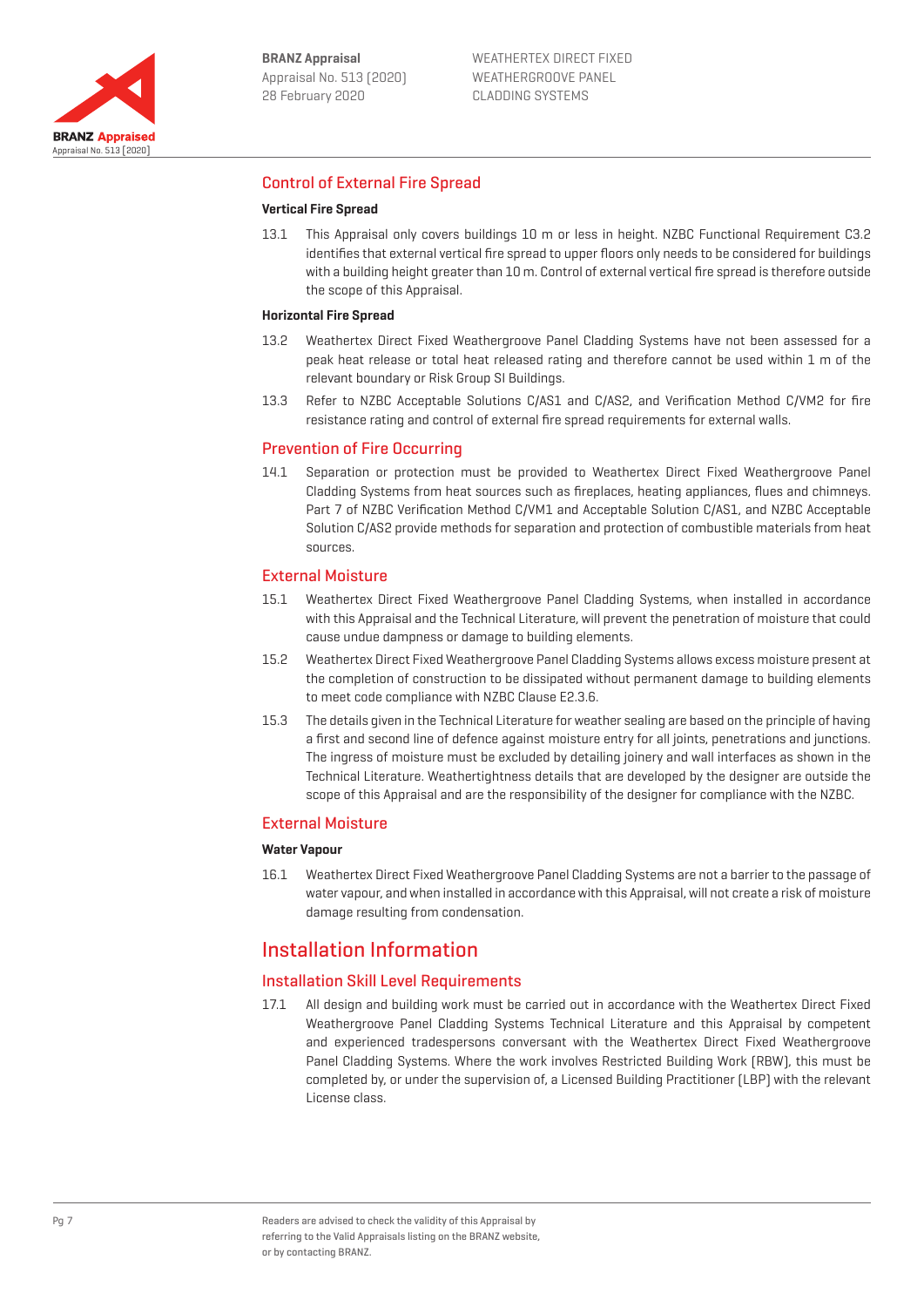

# System Installation

#### **Building Underlay and Flexible Sill and Jamb Tape Installation**

18.1 The selected wall underlay and flexible sill and jamb tape system must be installed by the building contractor in accordance with the underlay and tape manufacturer's instructions prior to the installation of the rest of the Weathertex Direct Fixed Weathergroove Panel Cladding System. Flexible building underlay must be installed horizontally and be continuous around corners. Underlay must be lapped 75 mm minimum at horizontal joints and 150 mm minimum over studs at vertical joints. Generic rigid sheathing materials must be installed in accordance with NZBC Acceptable Solution E2/AS1 and be overlaid with a flexible wall underlay. Proprietary systems shall be installed in accordance with the manufacturer's instructions. Particular attention must be paid to the installation of the building underlay and sill and jamb tapes around window and door openings to ensure a continuous seal is achieved and all exposed wall framing in the opening is protected.

#### **Weathergroove Panel Cladding System Installation**

- 18.2 Weathertex Weathergroove panels may be cut on-site by power saw. Holes and cut-outs may be formed by drilling a number of holes around the perimeter of the opening required and tapping out the centre with a hammer, or by using a hole saw.
- 18.3 Weathertex Weathergroove panels must be kept dry prior to installation. Before the panels and panels are installed, cut ends must be sealed with a solvent-based or tannin-resistant acrylic primer.
- 18.4 Before the Weathertex Weathergroove panels are installed, the corner detail must be prepared to suit the selected option, e.g. external box corners. The necessary flashings must be installed before commencing fixing.
- 18.5 Vertical joints may be made off-stud by using a Weathergroove Joiner. If joint trimmers are not used, joints must be formed on-stud with a 1-2 mm gap between the panel edges and a 100 mm wide ultraviolet (UV) and corrosion resistant back flashing must be fitted behind the joints.
- 18.6 Panels must not be fixed to inter-storey joists or blocking, and must have a 6 mm gap between panel edges at this point to allow for shrinkage of the framing. This gap must be flashed with a horizontal joint trimmer to prevent moisture entry.
- 18.7 External corners, internal corners, vertical panel joints and cladding penetrations must be finished as detailed within the Technical Literature.

#### **Aluminium Joinery Installation**

18.8 Aluminium joinery and associated head flashings must be installed by the building contractor in accordance with the Technical Literature. A 7.5–10 mm nominal gap must be left between the joinery reveal and the wall framing so a PEF rod and air seal can be installed after the joinery has been secured in place.

#### **Finishing**

18.9 The paint or stain coating manufacturer's instructions must be followed at all times for application of the finish. Weathergroove panels must be clean and dry before commencing finishing.

#### **Inspection**

18.10 The Technical Literature must be referred to during the inspection of Weathertex Weathergroove Panel Cladding System installations.

## Health and Safety

- 19.1 Cutting of Weathertex Weathergroove panels must be carried out in well ventilated areas and a dust mask and eye protection must be worn.
- 19.2 Safe use and handling procedures for the components that make up Weathertex Direct Fixed Weathergroove Panel Cladding Systems are provided in the Technical Literature.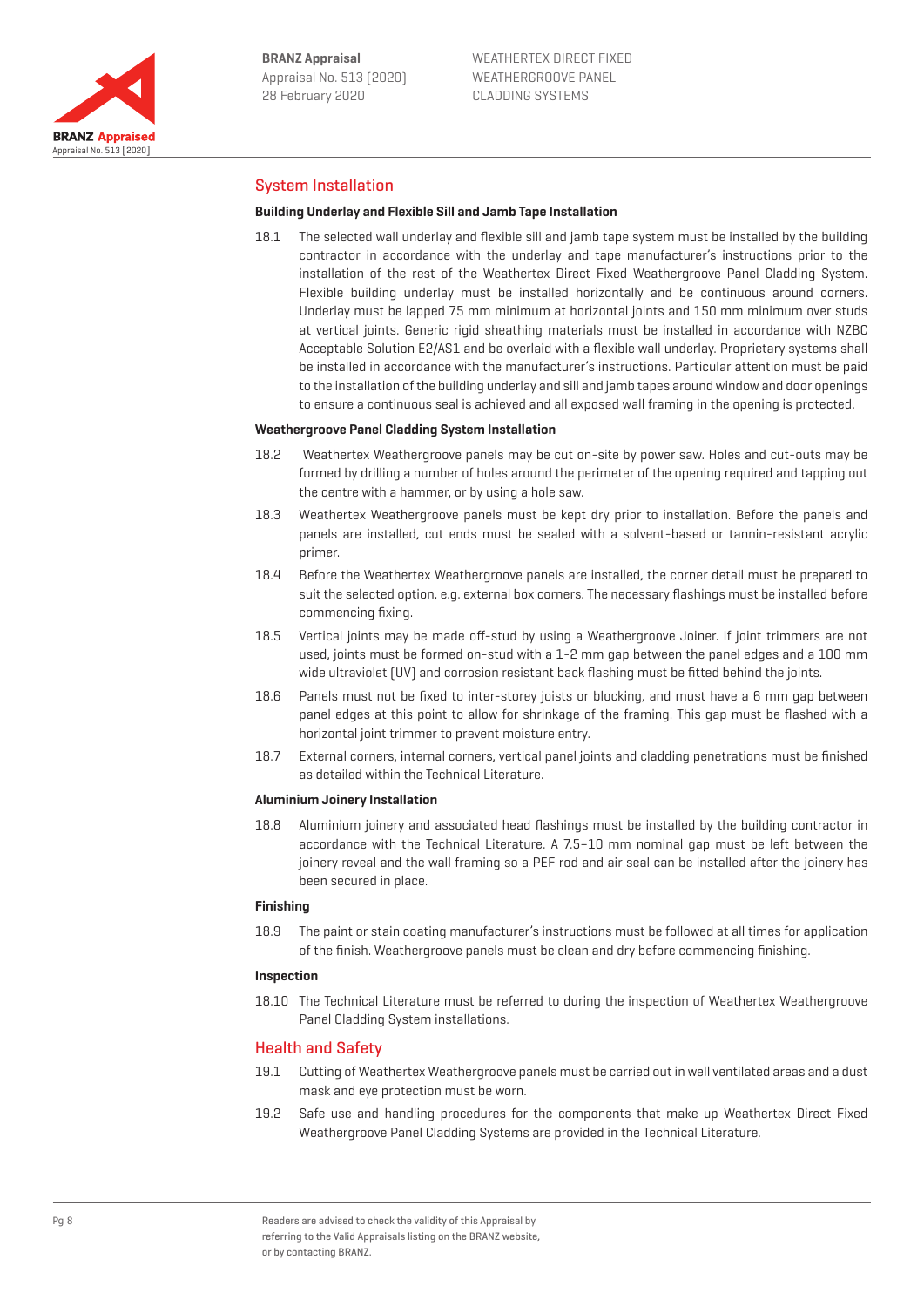

# Basis of Appraisal

The following is a summary of the technical investigations carried out:

## Tests

- 20.1 The following testing has been completed:
	- ¬ Wind face load testing of Weathergroove panels on timber framing has been completed by a National Association of Testing Authorities (NATA) registered laboratory. The results have been reviewed by BRANZ structural engineers.
	- Nail pull tests to determine the pull-out strengths of alternative Weathertex Weathergroove fixings were completed by BRANZ and the results were used in assessing Weathertex Direct Fixed Weathergroove Panel Cladding Systems.

# Other Investigations

- 21.1 BRANZ expert opinion on NZBC E2 code compliance for Weathertex Weathergroove panels was based on testing and evaluation of all details within the scope and as stated within this Appraisal. The details contained within the Technical Literature have been reviewed, and an opinion has been given by BRANZ technical experts that the system will meet the performance levels of NZBC Acceptable Solution E2/AS1 for direct fixed panel claddings.
- 21.2 The performance and testing of wood fibre-based wall cladding products in New Zealand and the USA has been considered, including the structural and weathertightness performance, durability and non-hazardous nature.
- 21.3 Relevant data from BRANZ's previous Appraisals of Weathertex panels has been considered.
- 21.4 Site inspections have been carried out by BRANZ to assess the practicability of installation and to examine completed installations.
- 21.5 The Technical Literature for Weathertex Direct Fixed Weathergroove Panel Cladding Systems has been examined by BRANZ and found to be satisfactory.

## **Quality**

- 22.1 The manufacture of Weathertex Weathergroove panels has been examined by BRANZ, including methods adopted for quality control. Details regarding the quality and composition of the materials used were obtained by BRANZ and found to be satisfactory.
- 22.2 The quality of materials, components and accessories supplied by Weathertex Pty Ltd is the responsibility of Weathertex Pty Ltd. The quality control system of Weathertex Pty Ltd has been assessed and registered as meeting the requirements of AS/NZS ISO 9001.
- 22.3 Quality of installation on-site of components and accessories supplied by Weathertex Pty Ltd and the building contractor is the responsibility of the installer.
- 22.4 Designers are responsible for the building design, and building contractors are responsible for the quality of installation of framing systems and joinery, building underlays, flashing tapes, air seals and cladding system in accordance with the instructions of Weathertex Pty Ltd.
- 22.5 Building owners are responsible for the maintenance of Weathertex Direct Fixed Weathergroove Panel Cladding Systems in accordance with the instructions of Weathertex Pty Ltd.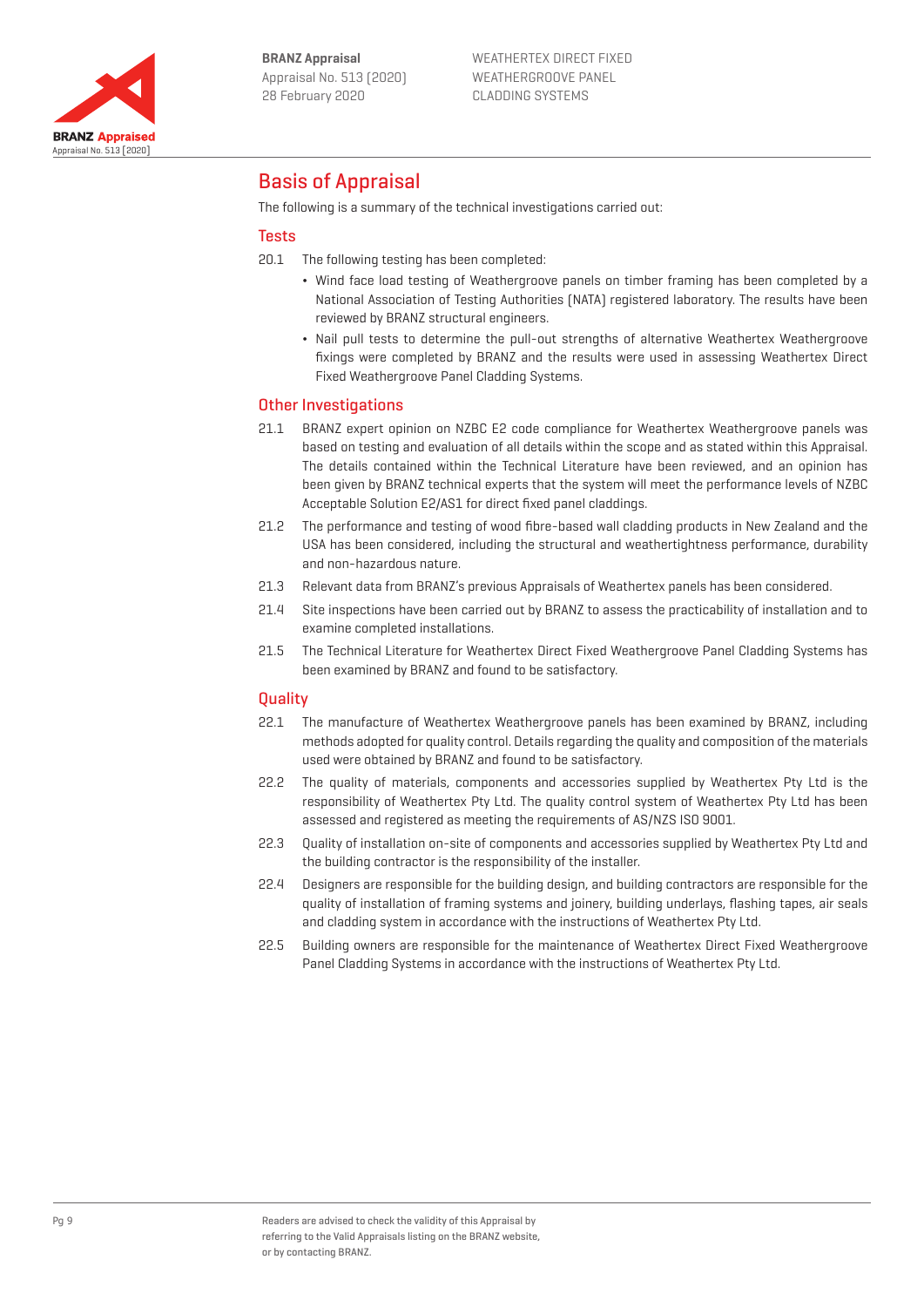



# Sources of Information

- ¬ AS 3566–2002 Self-drilling screws for the building and construction industries.
- ¬ AS 3730 Guide to the properties of paints for buildings.
- ¬ AS/NZS 1170:2002 Structural design actions.
- ¬ NZS 3603:1993 Timber Structures Standard.
- ¬ NZS 3604:2011 Timber-framed buildings.
- ¬ NZS 4211:2008 Specification for performance of windows.
- ¬ Ministry of Building, Innovation and Employment Record of amendments Acceptable Solutions, Verification Methods and handbooks.
- ¬ The Building Regulations 1992.

# Amendments

# Amendment No. 1, dated 29 April 2020

This Appraisal has been amended to update Table 1 and the Appraisal Holder's web address.

Amendment No. 2, dated 11 September 2020

This Appraisal has been amended to update the maximum dwang spacing.

# Amendment No. 3, dated 5 February 2021

This Appraisal has been amended to add Weathergroove Natural panels.

# Amendment No. 4, dated 1 February 2022

This Appraisal has been amended to add the Fusion board profile and to update Table 1.